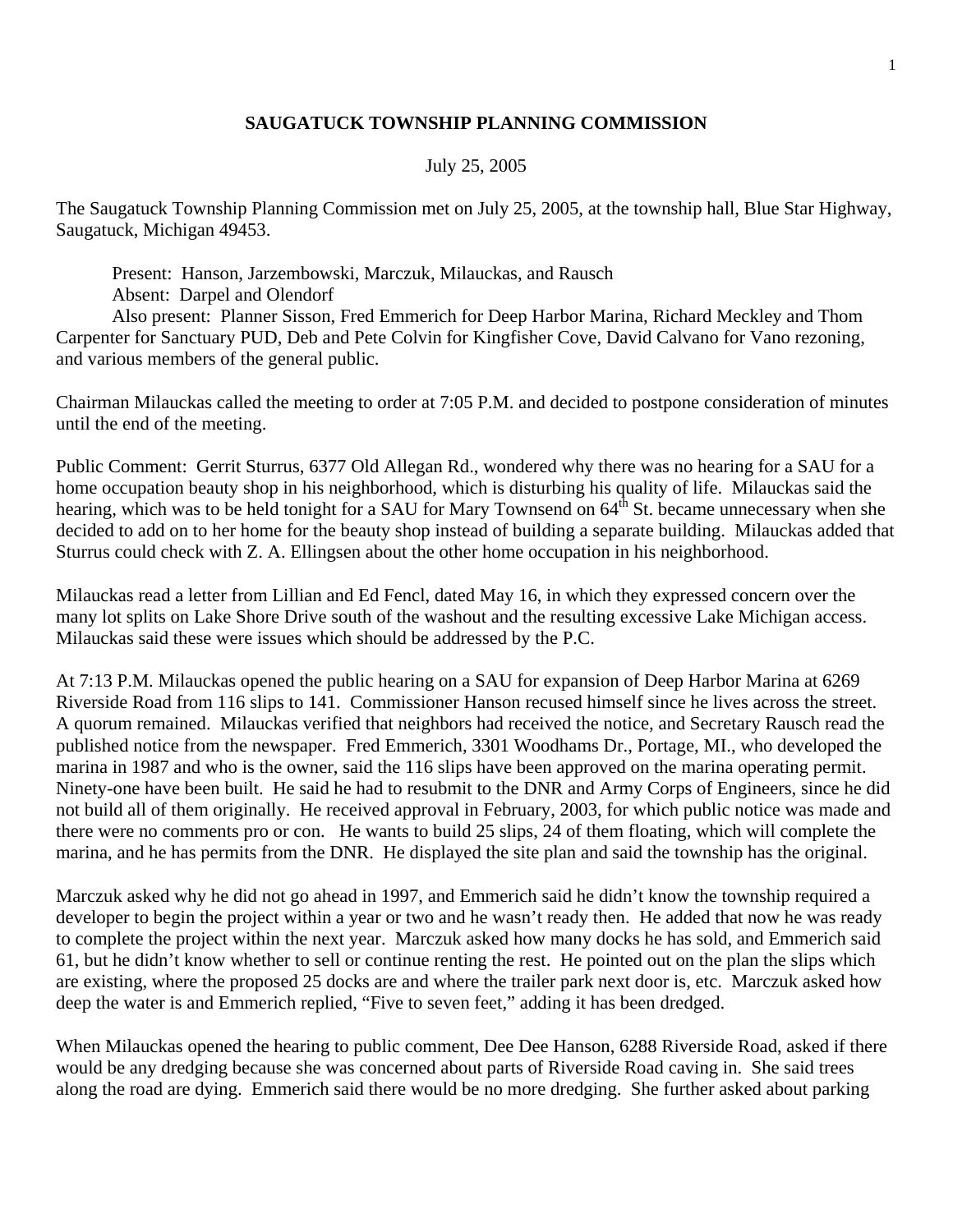along the road, and Emmerich said he had 190 parking spaces on his property now and room for overflow. Spaces are not marked, however.

Tracy Rutter, 6254 Riverside Rd., complained that there were cars parked in her yard and she had to erect a barrier. She wondered why more docks were needed since only 20 boats were docked there. She maintained the river is not deep, boats get stuck, and the clients make a big racket. Mark Rutter, same address, also complained about the noise, which kept him awake until 3:00 or 4:00 A.M. He added that all this expansion will not be harmonious with the natural area.

John Gay, 6203 Arrowhead Drive, Riverside Estates, disputed the depth of the water and was worried the proposed floating docks would infringe upon the trailer park residents' shoreline use nearby. He asked if the well were adequate for so much expansion, and Emmerich said it is.

Dayle Harrison, Saugatuck, produced a letter from Doug Carter of the Natural Rivers Program, July 1987, when Saugatuck Township Planning Commission denied the expansion of 46 slips to protect the Natural Rivers Overlay environment. The KRPA has opposed this as well. Harrison quoted Ben Zimont of the DEQ as saying this is not a property line issue. Where pilings are is a water property line, so Emmerich has no riparian rights and would be interfering with them. Harrison said he did not think the township had ever approved more than 46 slips, and he maintained this project falls far short of the standards for the SAU, which he quoted.

Milauckas asked what the P.C. had done between 1987 and 1997, and Emmerich replied that in 1991-1992 Zoning Administrator Terry Burns received letters from his attorney and in 1995 the ordinances changed, but "this other stuff was done before that." According to Harrison, there was some question about the ownership of this point where the 25 docks would go. Milauckas said he would check the records of P.C. actions.

Ron Zuverink, Riverside Estates, wondered how the floating dock would be attached, and said every spring the trailer park has some of Emmerich's docks over on their shore because the ice tears them up. He added that there is no current, and with that many more boats the oil slick will be very polluting. Also he said all the added boat props will churn up so much mud it will fill up their boating areas because they are not used as often.

With another comment about why the marina needed more slips when it was rumored the marina was up for sale, Milauckas replied it was not the P.C.'s place to question why a business wants to expand unless abandonment is possible. Emmerich said some people buy more than one slip, but he didn't know how many were actually being used now. He said he is being taxed on every one of the slips, including this floating head dock. Steel pylons will attach the new docks, he said.

Sturrus said he wondered if something else is "coming down the road" if Emmerich wants to expand with so few docks being used because it is not a good boating river. Emmerich said the association keeps the channel marked. He pointed out all the development going in the area and said he got a lot of requests from people who have pontoon boats because they do not want to go downtown.

Rausch made a motion to close the public portion of the hearing, Jarzembowski seconded, and motion carried.

Sisson stated that the ordinance requires 1.5 parking spaces per boat slip so he would need 211-216. He said it is not in the township's jurisdiction to negotiate traffic in the river, but he was primarily concerned with the land side work necessary for this expansion. Milauckas asked Emmerich if he had consulted with Z. A. Ellingsen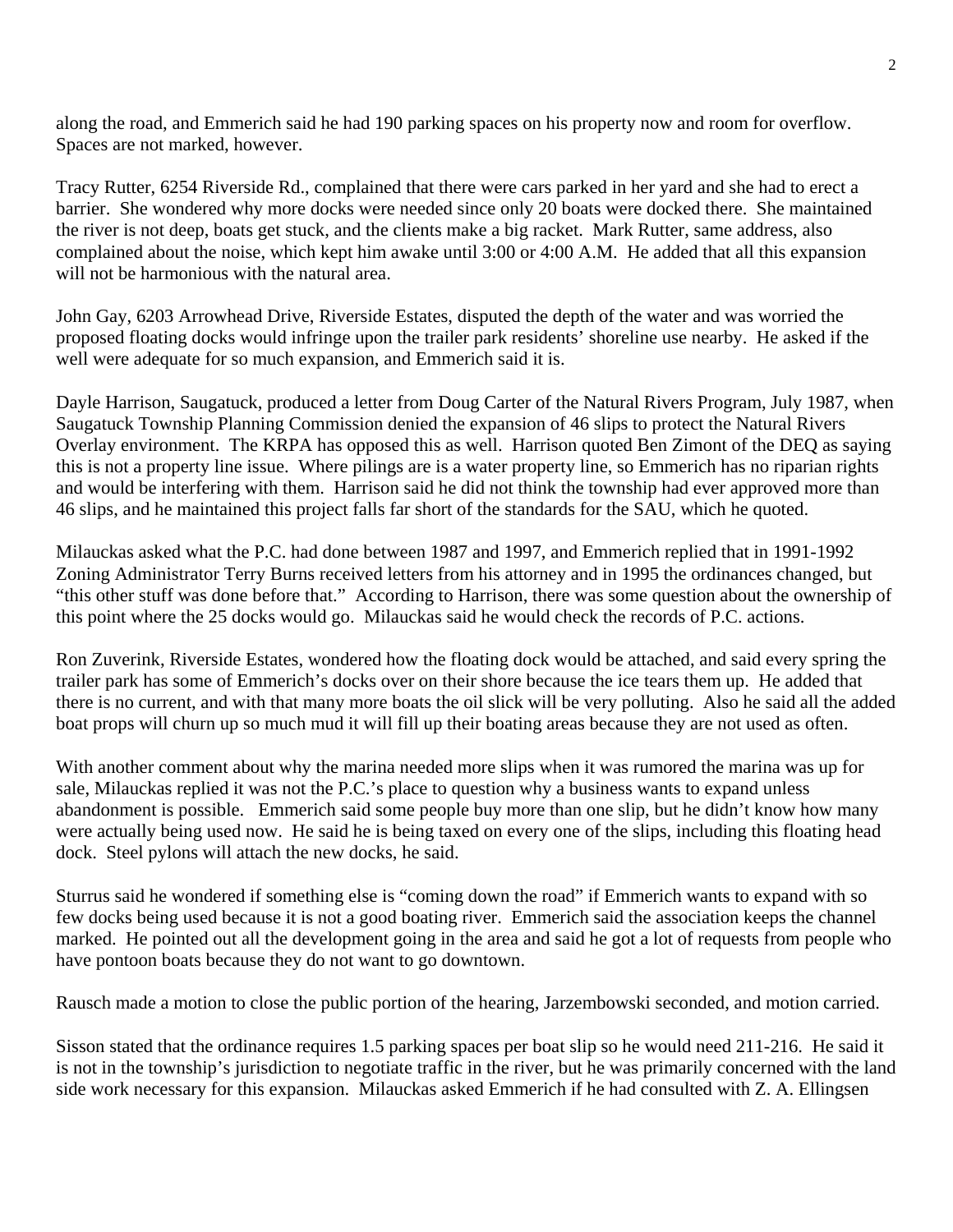and he said he had, but he did not think he needed the usual information because the marina is in and working and the township has all the necessary documents for the condo association

Jarzembowski was concerned about the still water and pollutants used to clean boats, judging by the glaze on the water near docks in Saugatuck. Rausch and Milauckas thought the history of this project needed to be researched. Parking space determination was questioned, and Emmerich said Mitchell Survey took the square footage to calculate it. Upon questioning by Marczuk, Emmerich said boat trailers go in the upper lot where the drain field is, and a fee is charged. Sisson wanted that pictured on the plan. Marczuk asked what Emmerich would do to curtail the noise factor. Emmerich replied he did not hear all that noise, but there is a condo association to take care of it. The pool is shut down at 11:00 P.M., and he added the police have never been called about rowdiness.

Marczuk made a motion to table this application to August 22 until a new site plan can be provided by Deep Harbor showing parking square footage, driveways, boat ramp, etc. and until a history of township action on this project can be researched. Rausch seconded, and the motion carried.

Hanson resumed his seat on the P.C. and Milauckas opened discussion on Meckley Development LLC's Sanctuary mixed-use PUD on Blue Star Highway. Thom Carpenter referred to a resolution containing written responses to Sisson's memo of July 22 when he explained the commercial area has gotten slightly larger than originally proposed. It has been moved out of the 70-foot setback with most of the parking behind the buildings, the warning sign for bicyclists is being designed, and the pedestrian path alongside the private road will be of shredded bark, but there will be no path connecting the commercial and residential areas. Carpenter asked that the item requiring the open space be placed in a Conservancy Easement with Saugatuck Township be removed because it would be an encumbrance to development and marketing, and the documents he provided require a deed restriction to secure the open space in perpetuity. Hanson said he didn't know whether the Conservancy Easement suggested by Sisson was stronger than condo documents, but he understood from previous conversations on this P.C. that a condo association can change the documents in the future. Meckley said a PUD is a contract with the township, but his marketing adviser suggested a Conservancy Easement would scare buyers off because the government would be involved with their land. Sisson said it would simply guarantee that the township or a third party overseer would have to be notified if any changes were contemplated by the condo association. It would also open it up for civil action. Meckley asked why he couldn't put it in the Grand Traverse Regional Land Conservancy in which he is a member, and Milauckas said he could. Marczuk and Hanson thought because the Planner has experience with this, his advice should be followed, and Milauckas cited Sec. 40-190 as authorization. However, after some discussion, it seemed to be generally thought that more study should be devoted to the conservancy easement issue and guidelines set forth.

Rausch asked if the commercial property is outside the condo association. Meckley said it would be in the PUD, and Carpenter said there will be separate ownerships, two condominium associations. It will be necessary to return to the P.C. for a site plan review for the commercial parcel with documents or deed restrictions. Meckley said they would like to retain the same control over both parcels.

The P.C. proceeded to amend the attached resolution to grant approval as follows: Page 3 change the name of the developer to "Meckley Development LLC;" page 4 under A add "3. Pedestrian Sign Detail, as submitted on July 27," and remove "n" from the fourth line up; page 5 D delete "of" in the first line; page 6 next to last line strike "t," last line of D change "Ottawa" to "Allegan," and G combine "pertaining;" page 8 strike the last sentence of J pertaining to the Conservancy Easement; page 10 delete P and in last paragraph capitalize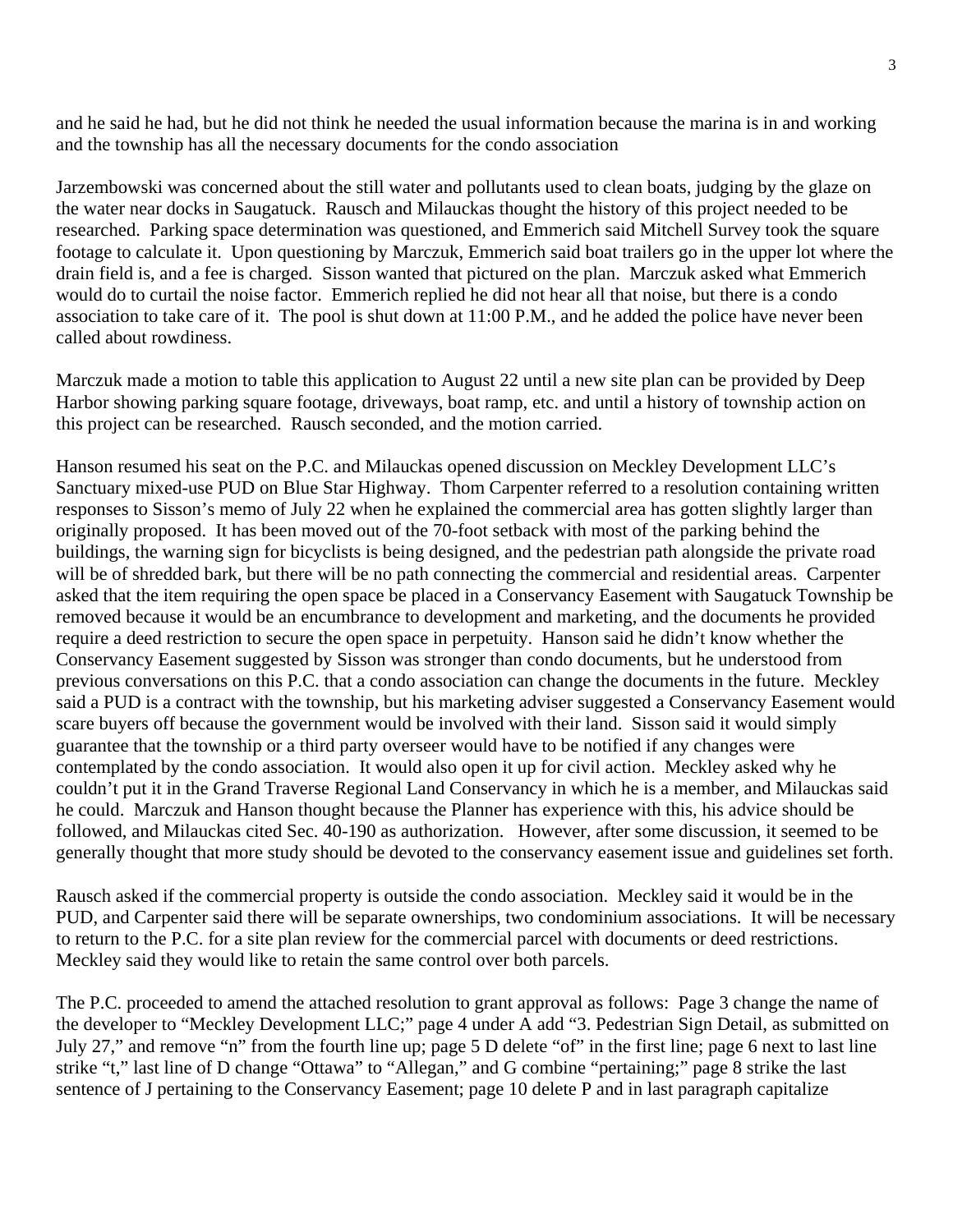Sanctuary. With that Hanson made a motion to adopt the attached resolution on Sanctuary PUD as modified at this meeting after review of the standards, Rausch seconded, and a roll call vote resulted in unanimous approval.

Milauckas invited Kingfisher Cove mixed-use PUD representatives, Pete and Deb Colvin, to give a final review of the changes made to satisfy P.C.: easement to VanderBeek's property from 136<sup>th</sup> Ave. covered by pavement, Blue Star entrance also paved, and commercial and residential adjusted to accommodate these drives, all approved by the road commission; area for disturbance for the construction of homes near  $136<sup>th</sup>$  Ave. is 40 feet from the road; no clearing will be done on the commercial portion until site plan approval for it; paths and a tree survey are shown on the plan. The path to Lake Goshorn is moved to the side away from VanderBeek's property. VanderBeek will also have sewer and water and paved roads to both 136<sup>th</sup> and Blue Star which will be maintained at no expense to him, Colvin said. He explained that some of the by-right uses in C-1 were deleted from the list he provided, but he asked that the following be added: food market/deli, general office, medical office, live-work structures, and garage/storage structure to serve residents. When Sisson asked if this meant there would be more than one commercial structure and several uses, Colvin replied that the size, 56,562 s.f., almost half of which is wetlands, does not permit a very large structure. He added they envision three or four units in the front of the structure for retail, with apartments above, and storage in the rear. Hanson pointed out that the language describing the uses did not jibe with the language of the ordinance. He also wondered if traffic would use these drives as a short cut from  $136<sup>th</sup>$  to Blue Star, but Colvin said there will be four stop signs so it won't be a fast trip. Carpenter said the DEQ has reviewed the crossings over the wetlands, none of the homes is placed in a wetland, and there will be no basements. Carpenter conceded that if the homesite locations had to be moved, they would have to return to the P.C. Storm water would be funneled from roads into shallow swales, from there to wetlands to filter it before it enters Lake Goshorn, according to Carpenter's discussion with the Drain Commissioner. Rausch asked about open space preservation, and Colvin said all open space is wetland. Carpenter said documents have not been filed, but all open areas shall remain in their current natural state. He added that the township has previous experience with Hidden Dunes, the same kind of development by the same developer and builder. Sisson brought up access to Lake Goshorn, and Deb Colvin said the boardwalk would provide viewing and perhaps fishing, but it's swampy, not a good place to go into the water, and docks are not planned. There is a swimming pool in the development. Sisson thought it should be stated one way or the other, whether docks are allowed on Lake Goshorn.

Hanson read the list of items Sisson should include in a resolution approving the Kingfisher Cove mixed-use PUD: 1. To C-1 uses listed add attached accessory apartments and dwelling units associated with business, professional and public offices, and garage/storage structure for use by Kingfisher Cove and Hidden Dunes residents; 2. Conservation language; 3. Proposed lighting; 4. DEQ and Drain Commission approvals; and 5. Provision disallowing docks on Lake Goshorn. Because roads must go in before November and other approvals must be secured, Colvins wanted P.C. approval as soon as possible.

Hanson made a motion to direct Sisson to write a resolution approving Kingfisher Cove mixed-use PUD subject to stipulations laid out above and review of standards, etc. at the next meeting. Jarzembowski seconded and the motion carried unanimously.

Milauckas stated the township board has returned to the P.C. the question of rezoning from A-2 to R-2 of an area on Riverside Road owned by David Calvano, which the P.C. denied on May 23. Hanson reviewed the objections to changing the zoning: 1. Losing the natural environment and wildlife of the area; 2. Safety where speed is 55 mph and blind curves are at each end of this portion of Riverside Road; and 3. Security because outsiders would park to launch their canoes. Hanson said he did not object because he didn't think Calvano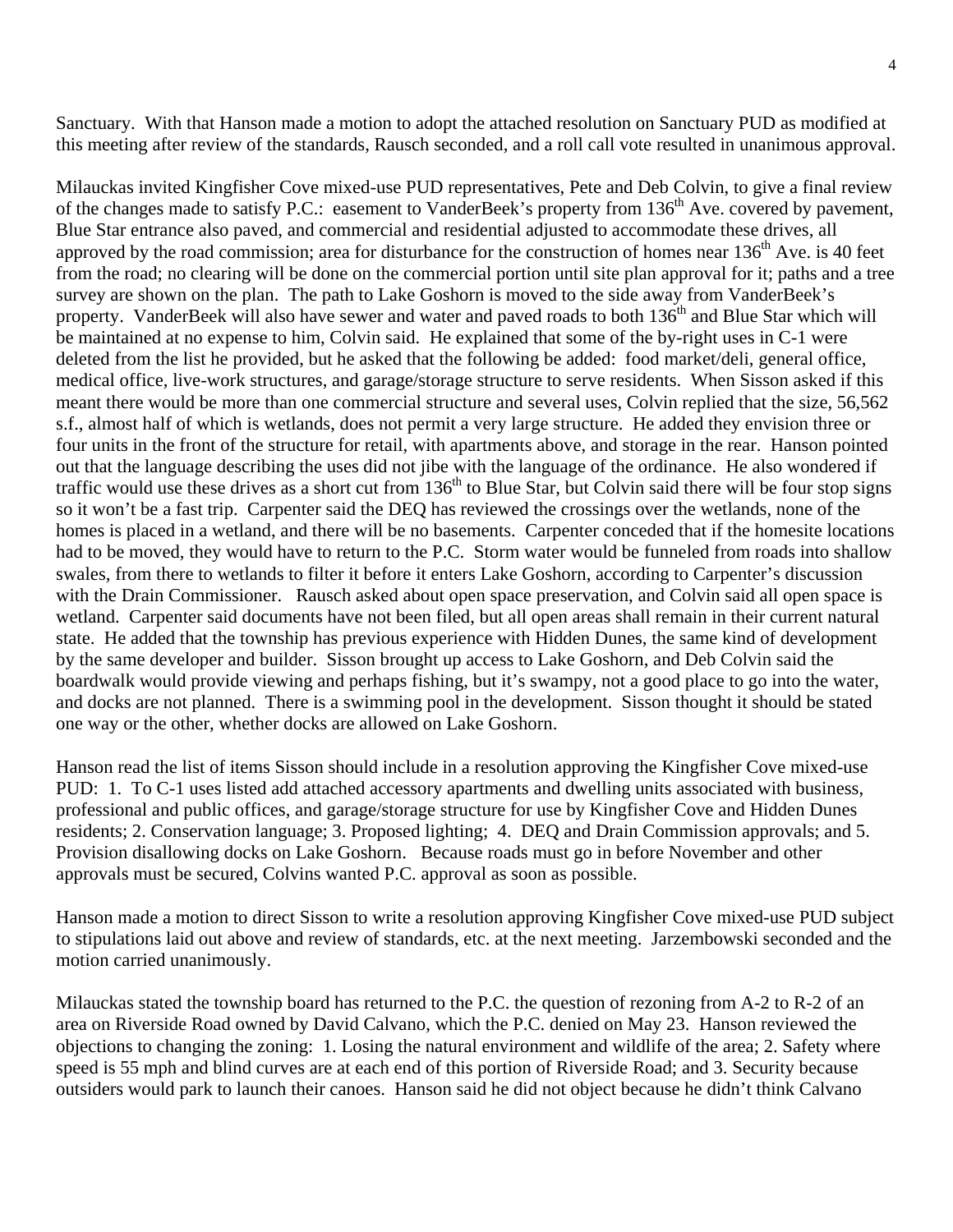should have docks there, but he thought Calvano should admit to his buyers that this portion of the river is not for anything but lightweight non-motorized watercraft. Gerrit Sturrus said it's even a poor place for those. Gregg Raad reminded the P.C. that this is just for rezoning, and all the other questions would have to be answered at a site plan review. The P.C. proceeded through the seven questions for rezoning. Sisson said A-2 does not allow reasonable use of the property, which is very low and narrow along the Kalamazoo River, whereas R-2 would. Hanson said some would say docks are not a reasonable use there because the water is so shallow.

Marczuk made a motion, seconded by Milauckas, to recommend approval of the rezoning from A-2 to R-2 of the property belonging to Calvano along the Kalamazoo River on the weight of the township board. Jarzembowski questioned "the weight of the township board" because he said the only thing the township board considered was the letter from Atty Bultje on the subject. Hanson quoted the letter as saying the board asked for Bultje's opinion. Milauckas wondered who asked for Bultje's opinion. In a roll call vote, Hanson, Rausch and Jarzembowski voted NO and Marczuk and Milauckas voted YES. The motion failed.

Hanson made a motion to affirm the original decision to deny the rezoning, seconded by Rausch. In a roll call vote, Hanson, Rausch and Jarzembowski voted YES and Marczuk and Milauckas voted NO. The motion carried 3 to 2.

Jarzembowski confirmed that there will be a joint meeting with the township board at 5:00 P.M. Wednesday, August 3, to discuss the recent public hearing on zoning amendments.

Minutes of July 11 were amended as follows: Page 3, next to last paragraph add at the end of the last sentence "and Milauckas asked Fencl to go to the township board" and correct spelling of Fencl. Hanson made a motion to approve the amended minutes, and Jarzembowski seconded. The motion carried.

Rausch made a motion to approve the minutes of July 18 as amended on page 1 middle paragraph by substituting after "Jarzembowski said," "the state police and sheriff's department advised" for "he thought." Milauckas seconded and the motion carried.

Milauckas opened the meeting to nominations for officers for the new year, stating that Olendorf would not be continuing after this year and for Vice Chair the P.C. might want someone who could become Chairman later. Rausch nominated Hanson for chairman. Marczuk nominated Darpel, but Milauckas said Darpel and Olendorf had told him they were too busy, so Marczuk withdrew the nomination. Hanson nominated Marczuk. A paper ballot produced a 4 to 1 vote for Hanson. Marczuk was named Vice Chair by acclamation, and Rausch was named Secretary also by acclamation.

New officers: Chair, Jim Hanson; Vice Chair, Dan Marczuk; and Secretary, Sandy Rausch.

Hanson applauded Milauckas as being hard act to follow, as being a good listener, as having an understanding heart, as being a patient person, and the storm drowned out the rest of it.

Meeting adjourned at 11:53 P.M. The next meeting is a joint meeting with the township board at 5:00 P.M. August 3. The next regular meeting is August 22 at 7:00 P.M.

\_\_\_\_\_\_\_\_\_\_\_\_\_\_\_\_\_\_\_\_\_\_\_\_\_\_\_\_\_\_\_\_\_\_\_\_\_\_\_ \_\_\_\_\_\_\_\_\_\_\_\_\_\_\_\_\_\_\_\_\_\_\_\_\_\_\_\_\_\_\_\_\_\_\_\_\_\_\_\_\_\_